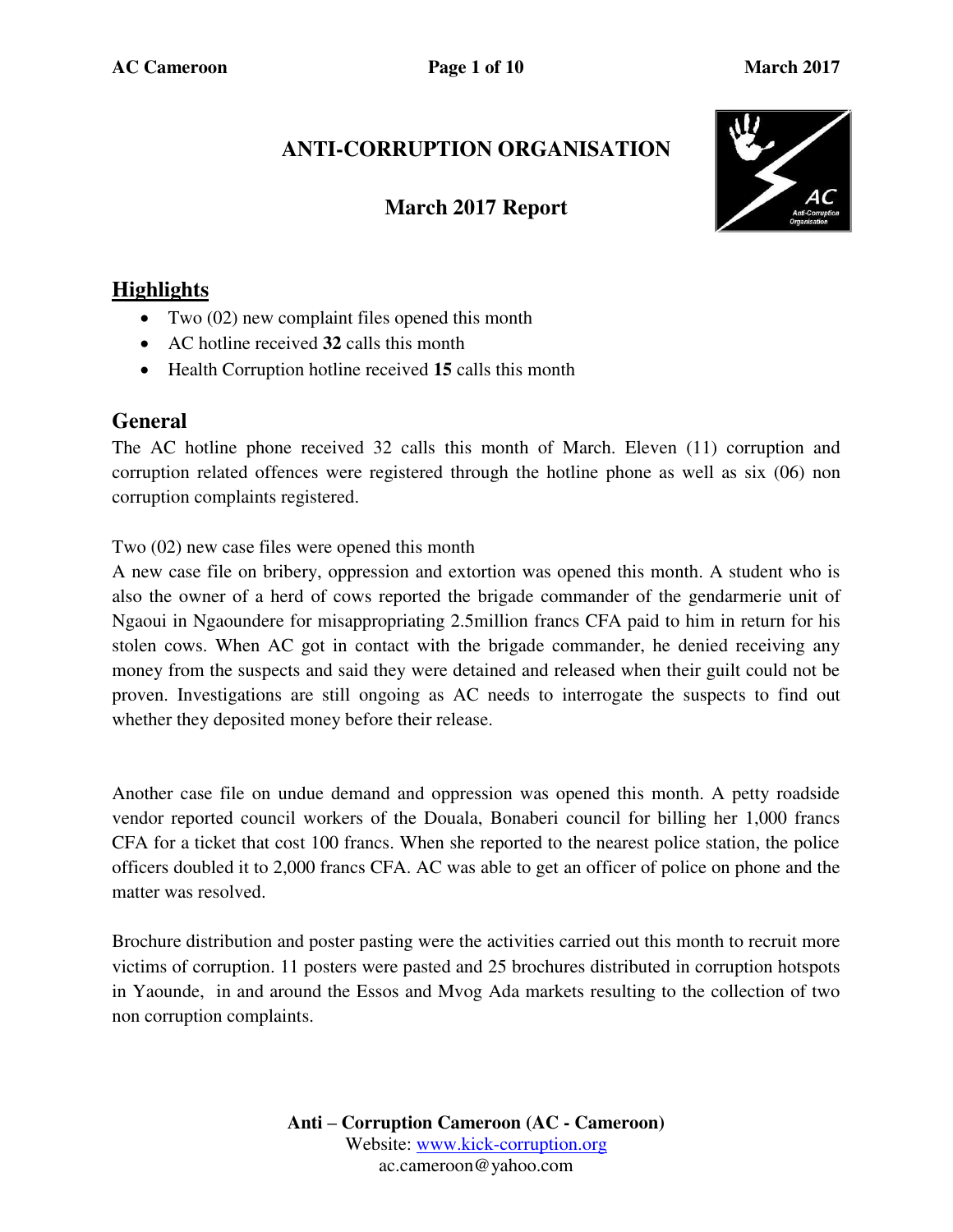Legal follow-up continued this month for the corruption case on many counts with about three hundred victims opened in the month of October 2016. A veteran lawyer is presently studying the case file with the bailiff's declarations already registered at the taxation office including the certified report of the site of offense, the report auditioning the victims and the summons that summoned the commissioner to restitute the goods seized from victims. He is also auditioning the victims to prepare them to testify in court.

### **AC Hotline Phone**

The AC hotline phone registered 3**2** calls this month of March 2017 with **11** corruption and corruption assimilated offences and **6** non-corruption related complaints. The calls have been analyzed and represented on charts as seen below.



87% of calls were responsive while 13% were non responsive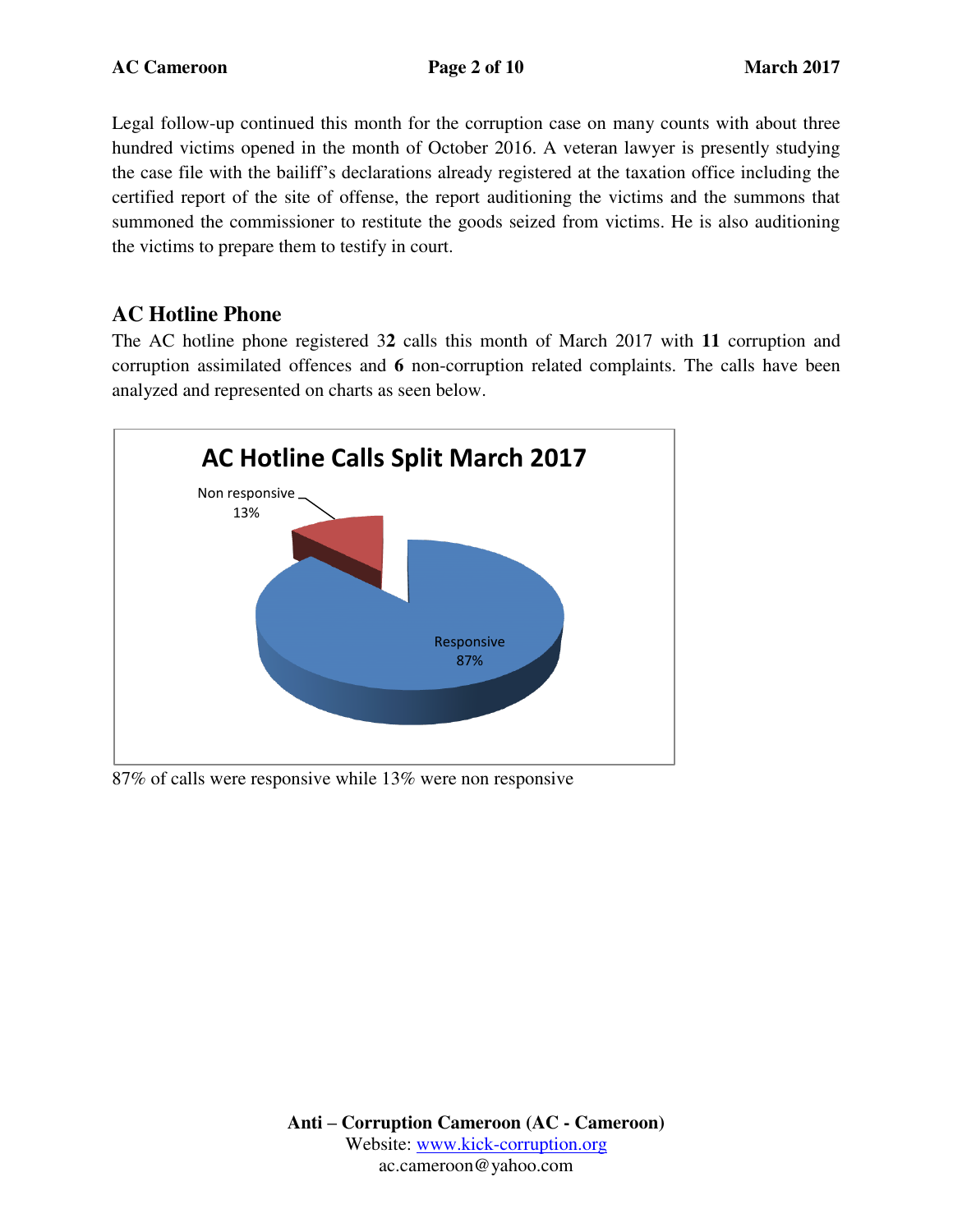

46% of calls this month were calls that reported no complaints, followed by corruption complaints with 42% and lastly, non-corruption complaints with 12%.



54% of callers who reported no complaint this month claimed to have dialed the hotline by mistake, 31% of the callers wanted more information about AC's work and 15% of the callers with no complaint wanted to verify the authenticity of the number.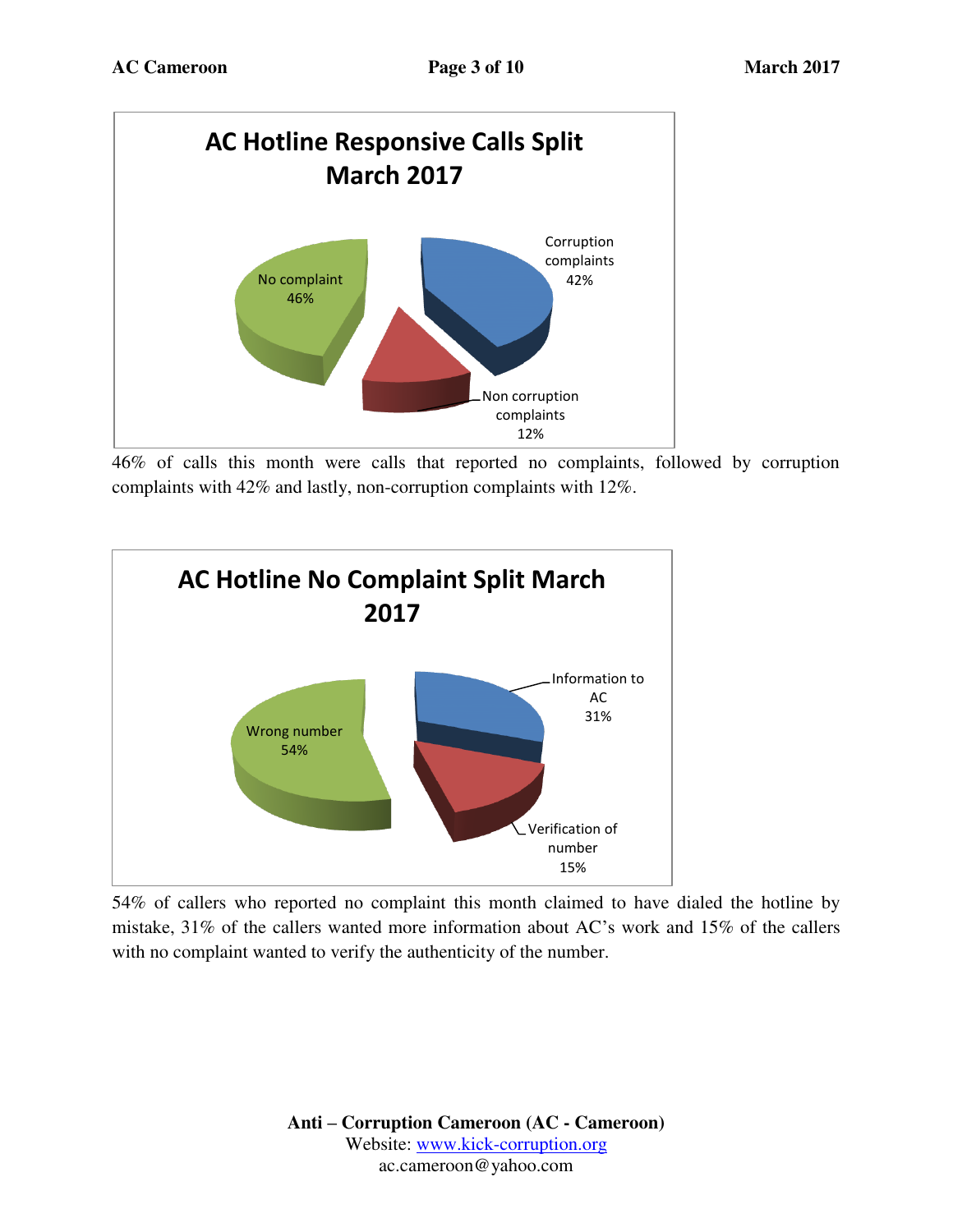

Bribery complaints were the highest corruption complaints reported this month showing 40% of total corruption complaints, followed by complaints of oppression with 20%, while complaints of extortion, fraud, influence trafficking and undue demand had 10%.



Callers with private problems had the highest number of non corruption complaints with 33%, followed by callers with complaints on persistent neglect, theft and breach of contract with 17% each, and lastly, callers with complaints on the non execution of court order with 16%

> **Anti – Corruption Cameroon (AC - Cameroon)** Website: [www.kick-corruption.org](http://www.kick-corruption.org/) ac.cameroon@yahoo.com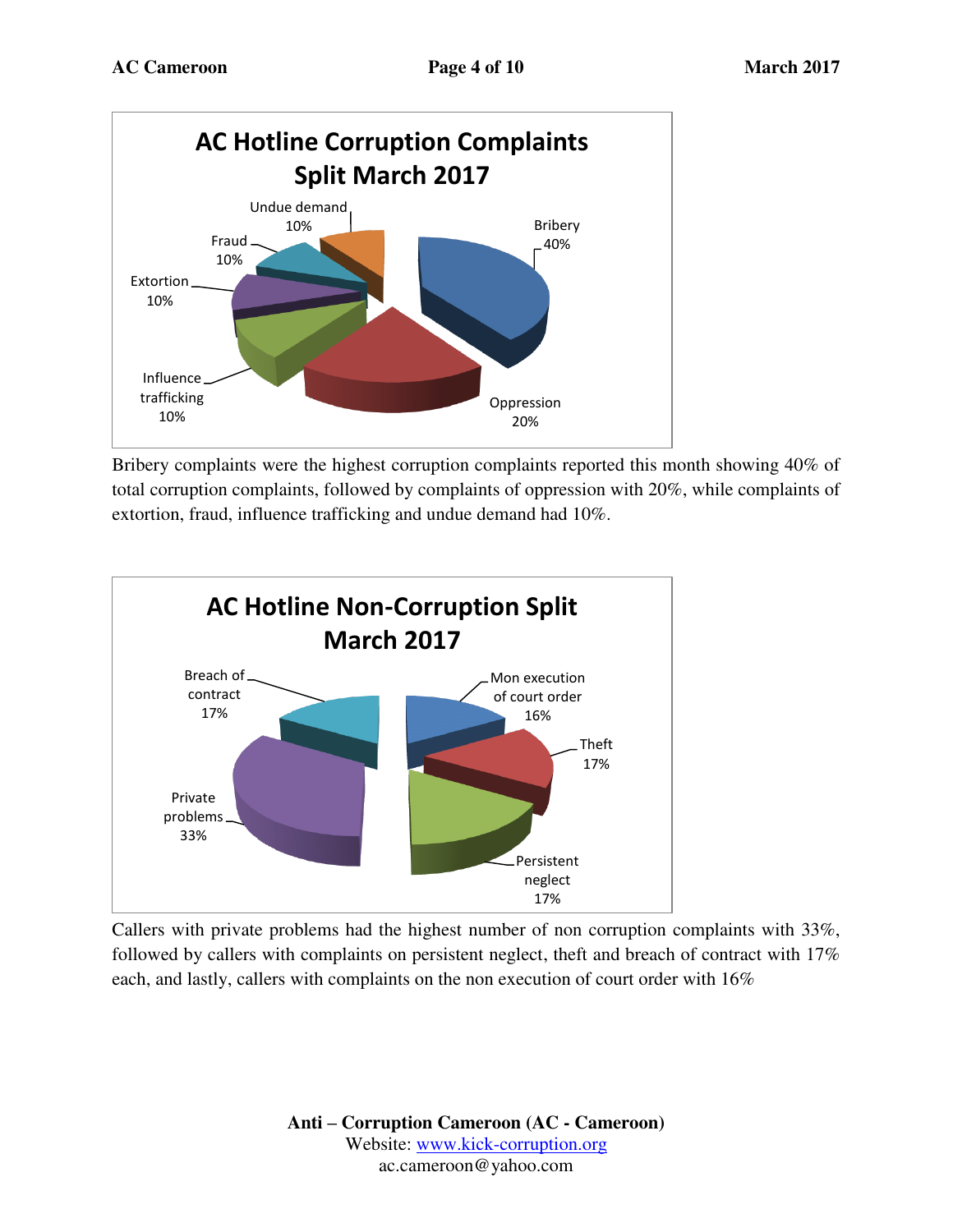### **Gender**



81% of participants in calls this month of March were the male gender while the female gender participated with just 19% of calls

## **Age Range of Callers**



The adult age range participated with most calls showing 60% of total calls, followed by the youth age range with 33% and lastly, the elderly age range with 7% of calls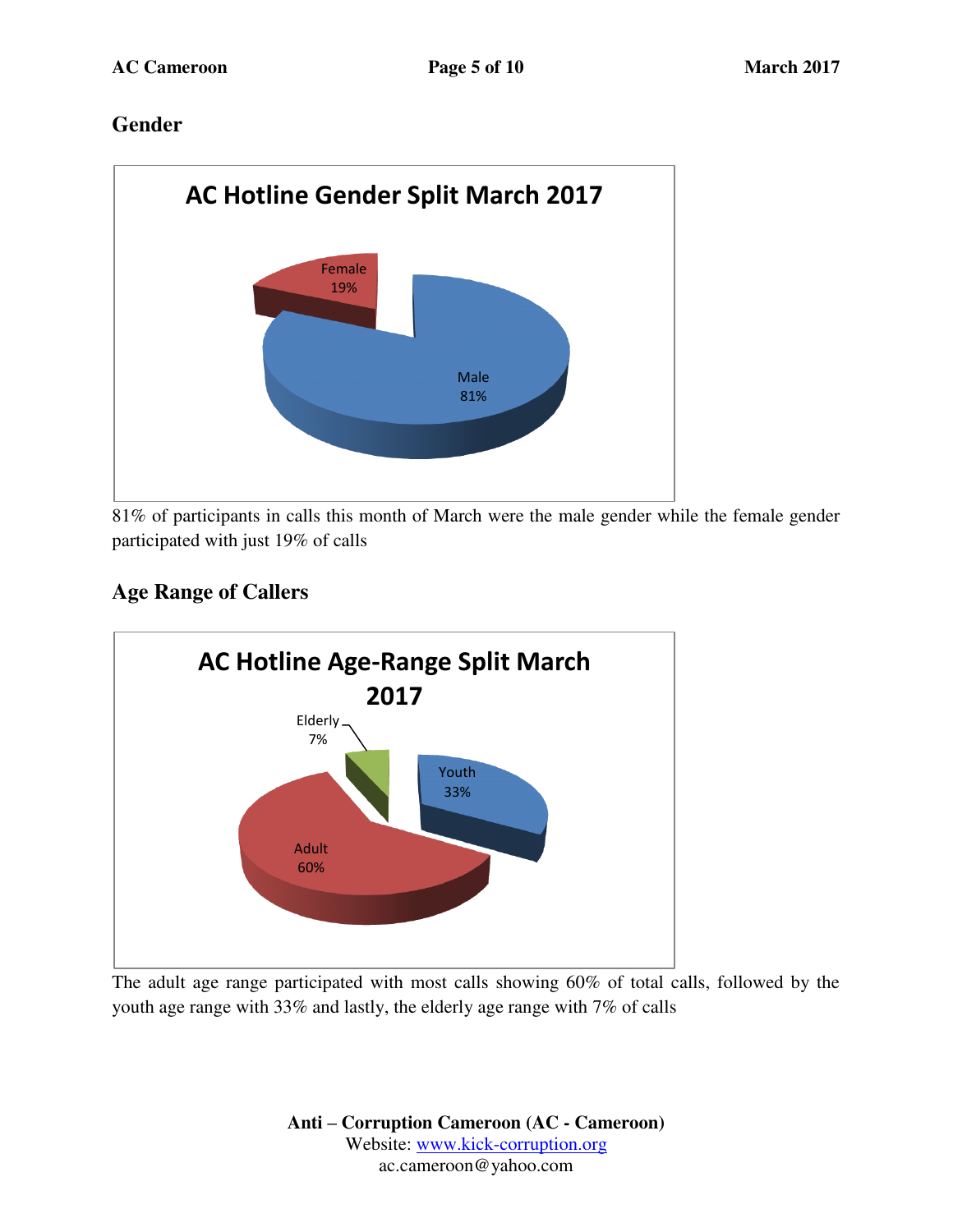#### **Regional representation**



The Centre region registered the highest number of calls showing 37%, followed by the Littoral region with 26%, the South west and Adamawa with 11% each, then the North West, North and East regions with 5% each

#### **Investigations**

Investigations were carried out on a new case file on bribery, oppression and extortion opened this month. According to a young herd's boy, 14 of his cows were stolen, he made a report at the gendarmerie post and the thieves were apprehended and detained in the gendarmerie cell room of Ngaoui for 10 days and were only released when they deposited 2.5million for their conditional release, promising to bring the remaining sum. The victim explained that the brigade commander asked him to pass by the gendarmerie post in two days to collect the money because he was travelling out of town. He only returned a week later but refused to give the victim the money claiming that the money deposited was investigation fees. When AC got in contact with the brigade commander, he denied receiving any money from the suspects and said they were released when their guilt could not be proven. He added that investigations have proven difficult in this case because the suspects are foreigners from the Central Africa Republic who illegally get into Cameroon and commit acts of theft and he does not have the competence to carry out investigations in their territory. Investigations are still ongoing as AC needs to interrogate the suspects to find out whether money was deposited before their release.

Investigations were also carried out on a new case file of undue demand and oppression opened this month. A petty roadside vendor reported council workers of the Douala, Bonaberi council

> **Anti – Corruption Cameroon (AC - Cameroon)** Website: [www.kick-corruption.org](http://www.kick-corruption.org/) ac.cameroon@yahoo.com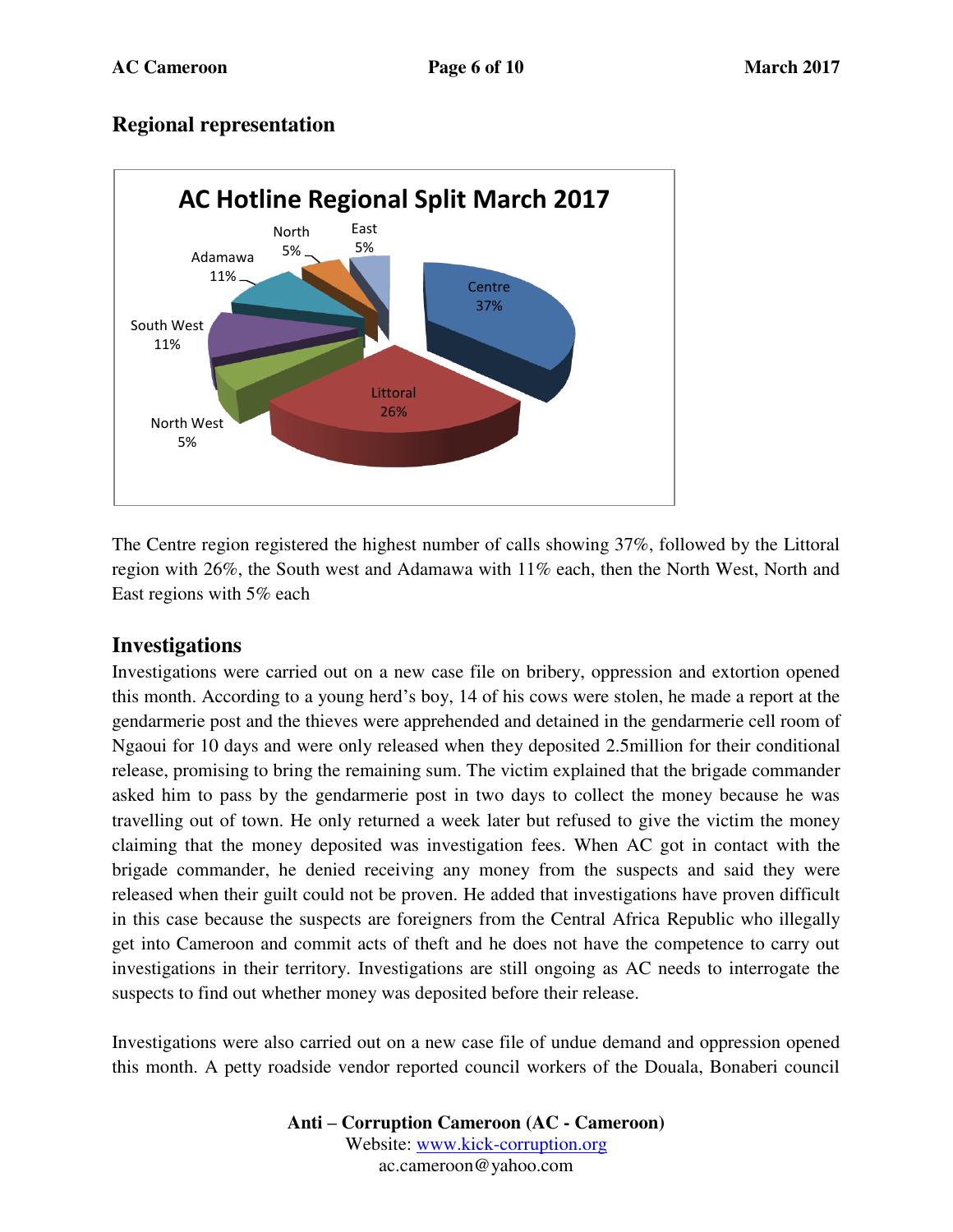for billing her 1,000 francs CFA for a ticket that cost 100 francs. As she explained, 2 council workers of the Bonaberi commune in Douala met her while she was on her way to her stall and presented her a ticket of 100 francs CFA. She asked them for a few minutes to settle in while she looked for the money. Six minutes later when she went to pay the money which they refused and asked that she pays 1,000 francs instead of 100 francs for wasting their time. They got into an argument because she refused to pay the solicited 1,000 francs and decided to report to the nearest police station, the Bonaberi police station. The police officers on duty instead of resolving the issue doubled the sum to 2,000 francs CFA. AC was able to get in contact with one of the officers on duty who claimed they were just joking with the victim. They claimed they wanted to teach her a lesson for arguing with the council workers and that is how the case was resolved with the victim paying the standard fee of 100 francs cfa.

### **Legal follow-up**

Case follow-up continued this month for the corruption case on many counts with about three hundred victims opened in the month of October 2016. A veteran lawyer is presently studying the case file with the bailiff's declarations already registered at the taxation office including the certified report of the site of offense, the report auditioning the victims and the summons that summoned the commissioner to restitute the goods seized from victims. He is also auditioning the victims to prepare them to testify in court.

### **Health Corruption Hotline**

The Health Corruption hotline received 15 calls this month of March with no complaint registered. Data from the calls has been analyzed as represented on charts below.



79% of health corruption calls were responsive while 21% were non responsive

**Anti – Corruption Cameroon (AC - Cameroon)** Website: [www.kick-corruption.org](http://www.kick-corruption.org/) ac.cameroon@yahoo.com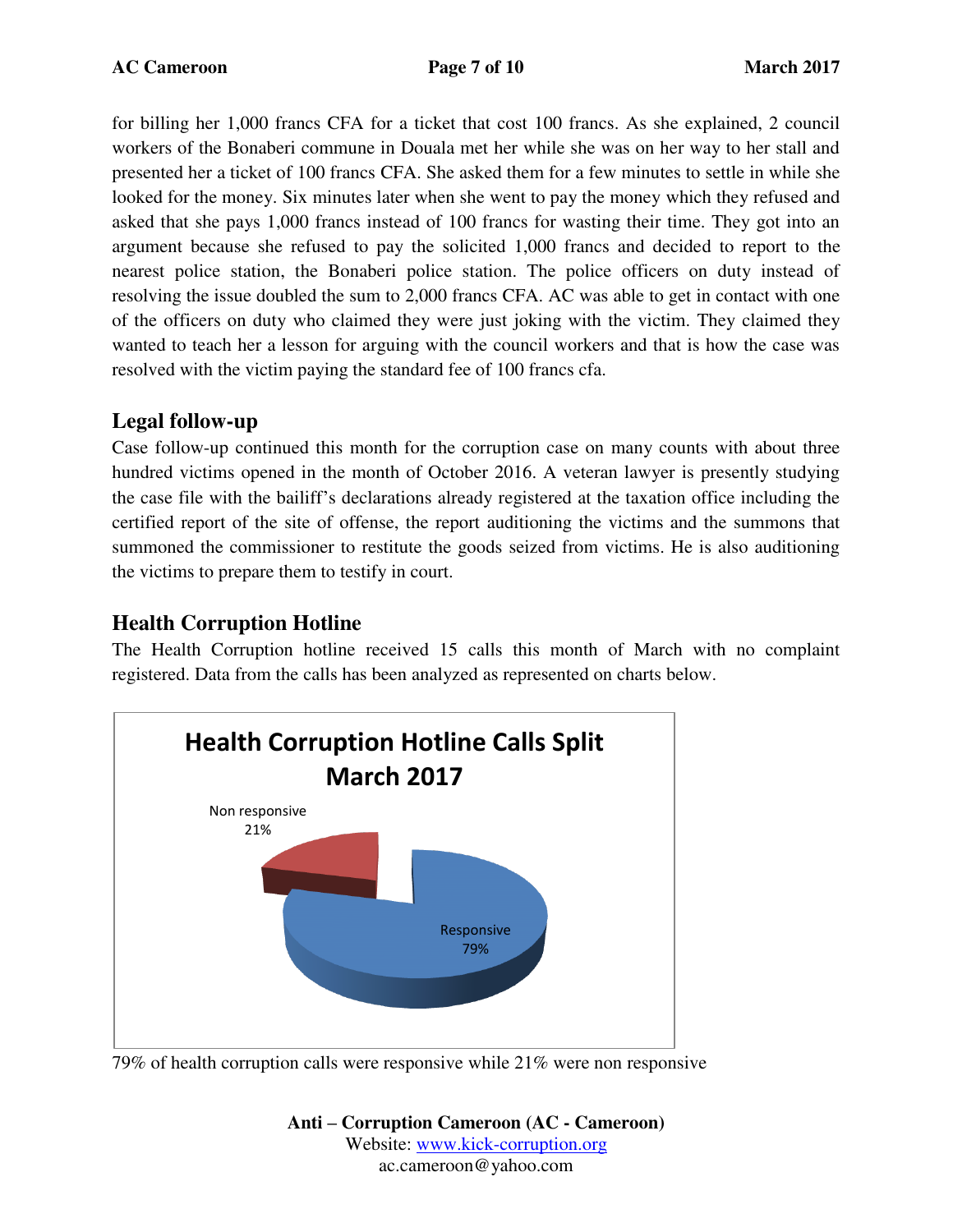## **Gender**



The male gender participated with 55% of calls this month of March while the female gender participated with 45% of calls, a slight increase from last month's participation.

# **Age Range of Callers**



The adult age range as usual participated with the highest number of calls representing 58% of total calls, followed by the youth age range with 32% and lastly, the elderly age range with 10%.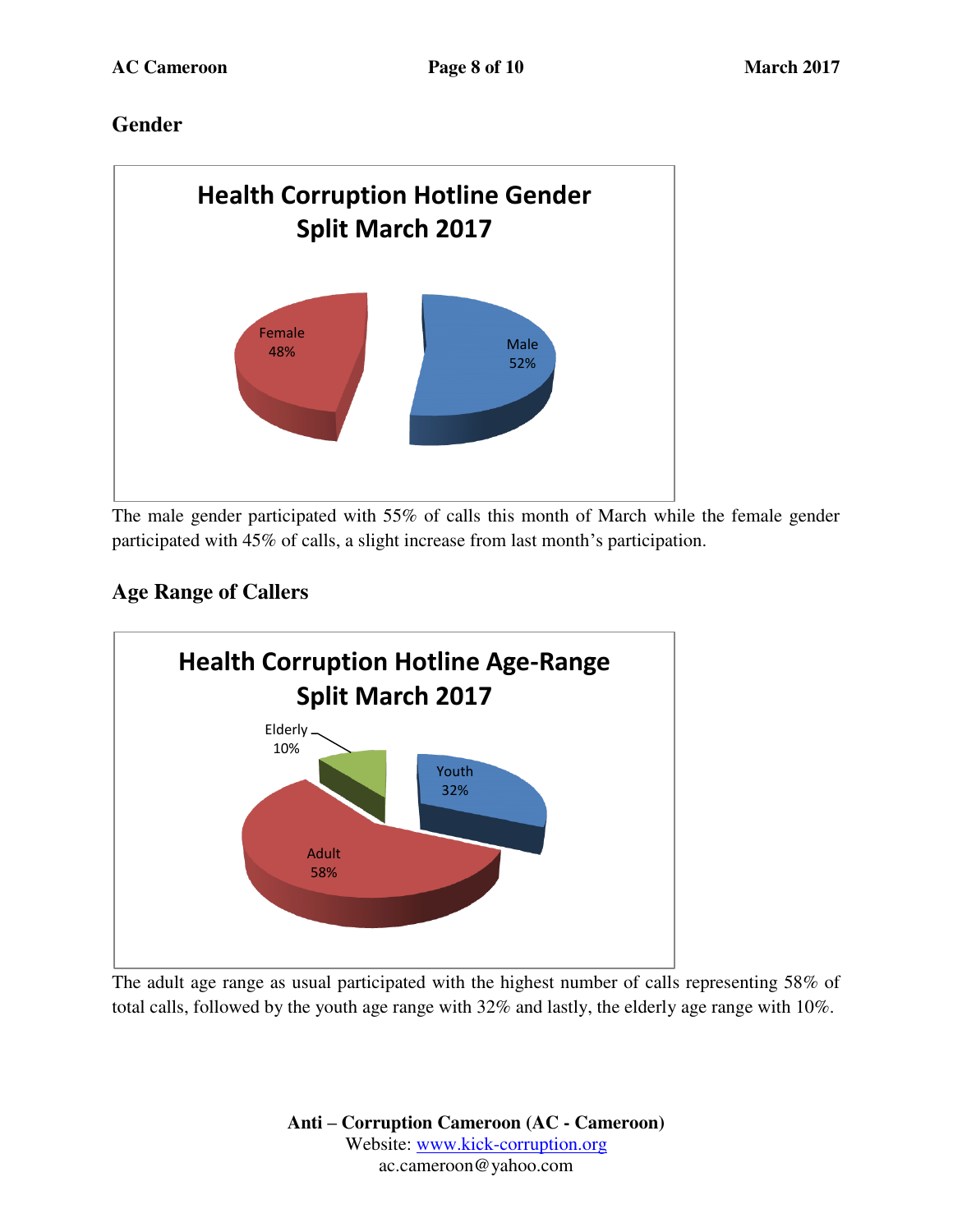#### **Regional representation**



The Adamawa region participated with the highest number of calls this month representing 41% of total calls. The health corruption project was widely disseminated in the Northern parts of the country reason why most calls originate from that region. The Center region followed with 23% of calls, the Littoral region with 12%, while the Far North, the North, the South West and the East regions all had 6% each.